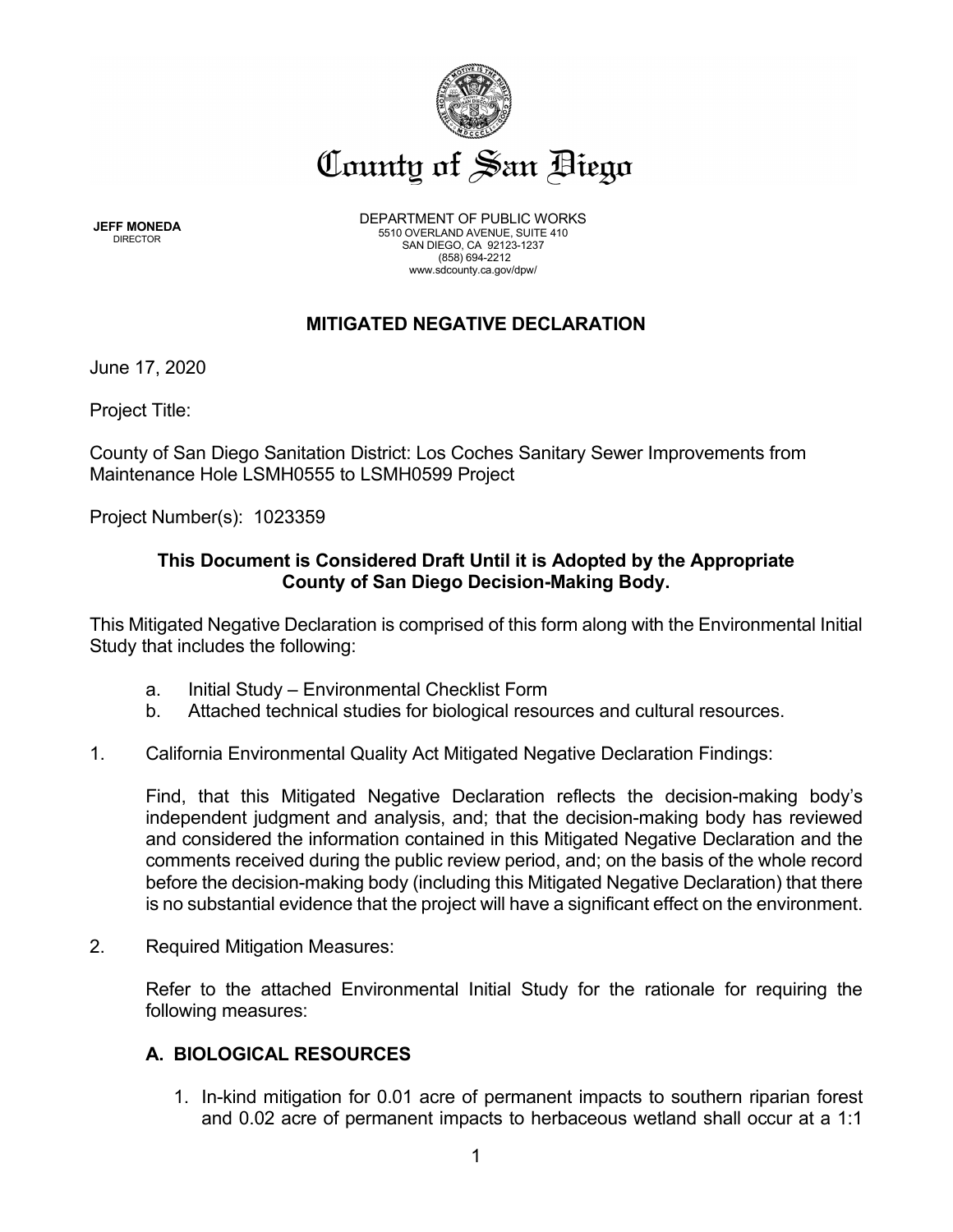ratio. Temporary impacts to 0.21 acre would occur to mule fat scrub, herbaceous wetland, southern riparian forest, and southern coast live oak riparian forest. Compensatory mitigation may occur via onsite restoration/habitat creation or offsite through preservation or purchase of mitigation credits at an approved mitigation bank. Mitigation for impacts to permanently- and temporarily-impacted sensitive vegetation communities shall occur via the restoration of these impact areas to their pre-impact conditions.

- 2. A total of 0.024 acre of permanent impacts would occur to Wetland Waters of the U.S./State and an additional 0.003 acre of permanent impacts would occur to Wetland Waters of the State. Permanent impacts to Non-wetland Waters of the U.S./State would total 0.015 acre and 100 linear feet. A total of 0.027 acre of temporary impacts would occur to Wetland Waters of the U.S./State and an additional 0.183 acre of temporary impacts would occur to Wetland Waters of the State. Temporary impacts to Non-wetland Waters of the U.S./State would total 0.105 acre and 344 linear feet. Impacts to jurisdictional waters may be authorized by the USACE through the Section 404 Permit Program, by the CDFW through a 1602 Streambed Alteration Agreement, and by the RWQCB through a 401 State Water Quality Certification. Approved impacts to USACE, CDFW, and RWQCB jurisdictional waters require mitigation through habitat creation, enhancement, and/or credits in a mitigation bank to achieve a no-net loss of jurisdictional waters.
- 3. Temporary impacts as a result of vegetation trimming and permanent impacts as a result of trenching to a combined total of 0.21 acre of suitable habitat types has potential to result in significant direct impacts to Cooper's hawk and yellow warbler. Additionally, increased noise l levels due to construction during the breeding seasons for these species (January 15 to July 15) for Cooper's hawk and February 1 to August 31 for yellow warbler) could result in indirect impacts to any individuals determined to be nesting within the habitats adjacent to the project impact areas. In order to avoid direct impacts to potentially nesting individuals of sensitive bird species, a qualified biologist should conduct a survey prior to the start of construction activities. The pre-construction survey shall be conducted within 10 calendar days prior to the start of construction activities (including removal of vegetation). If an active bird nest is found, additional measures should be implemented to ensure that take of birds or eggs or disturbance of breeding activities is avoided. With implementation of these measures, the project is expected to avoid significant direct and indirect impacts to Cooper's hawk and yellow warbler, as well as species protected by the MBTA or California Fish & Game Code (CFGC).
- 4. Direct impacts to roosting western red bats could occur during any vegetation trimming of trees with potential to support this species day-roosting. In order to avoid direct impacts to any potentially roosting western red bats, a biological monitoring shall survey any trees with potential to support this species that are proposed for trimming immediately prior to the trimming activities. If any trees are occupied by western red bat, additional avoidance/mitigation measures shall be